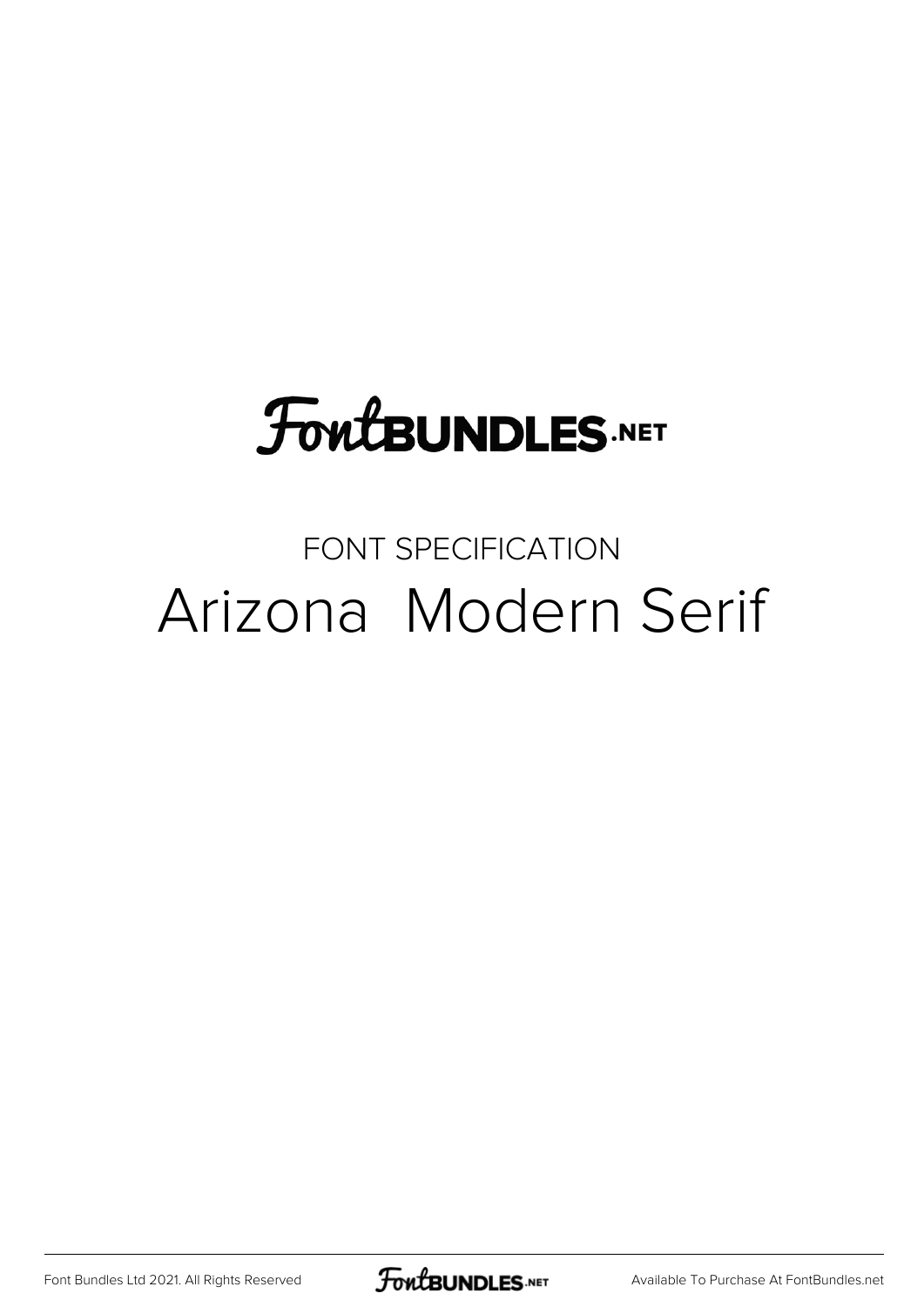#### Arizona - Regular

**Uppercase Characters** 

## ABCDEFGHIJKLANOPQ RSTUVWXYZ

Lowercase Characters

## *ABCDEFGHIJKLANOPQ* RSTUVWXY7

**Numbers** 

### 0123456789

Punctuation and Symbols

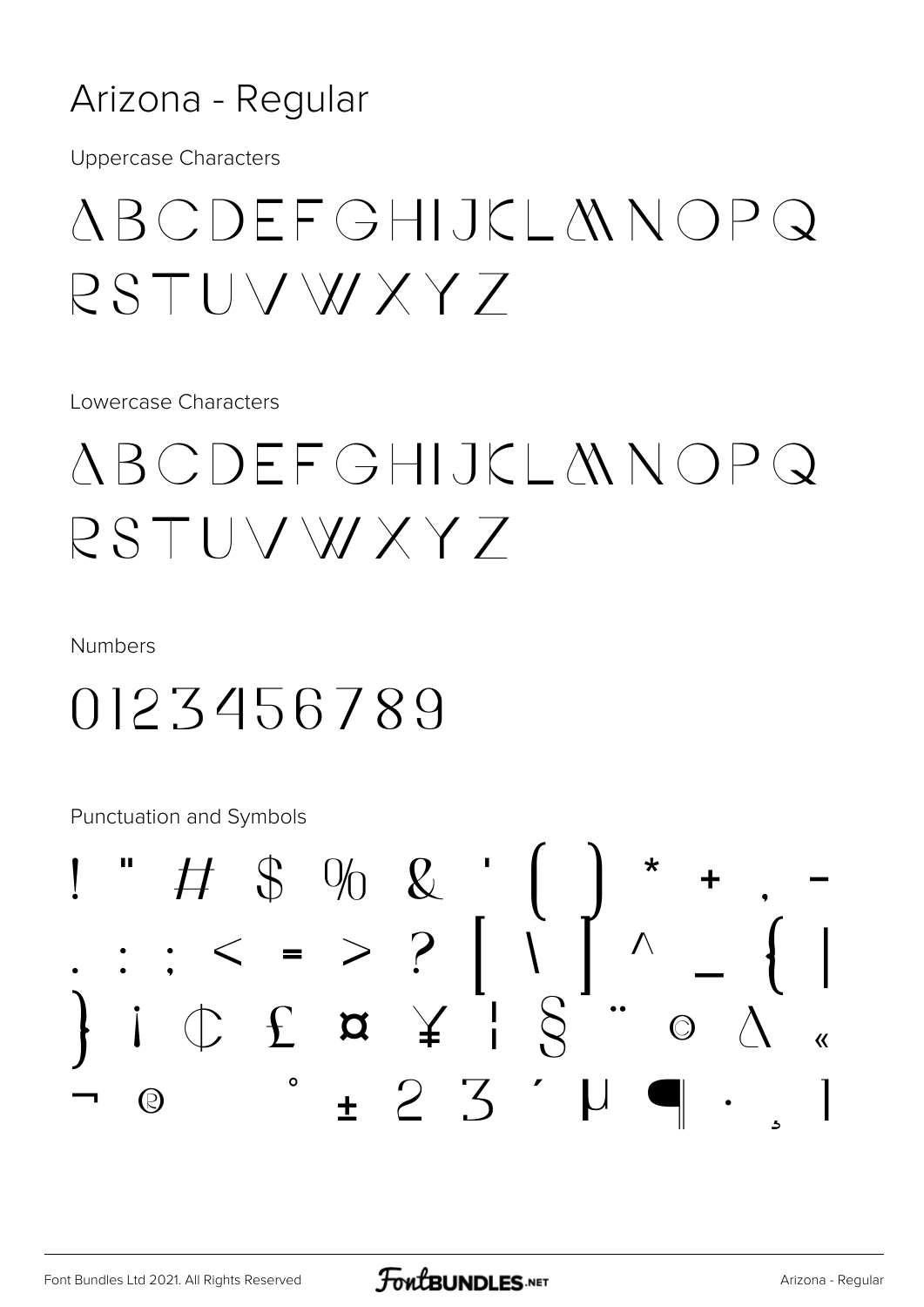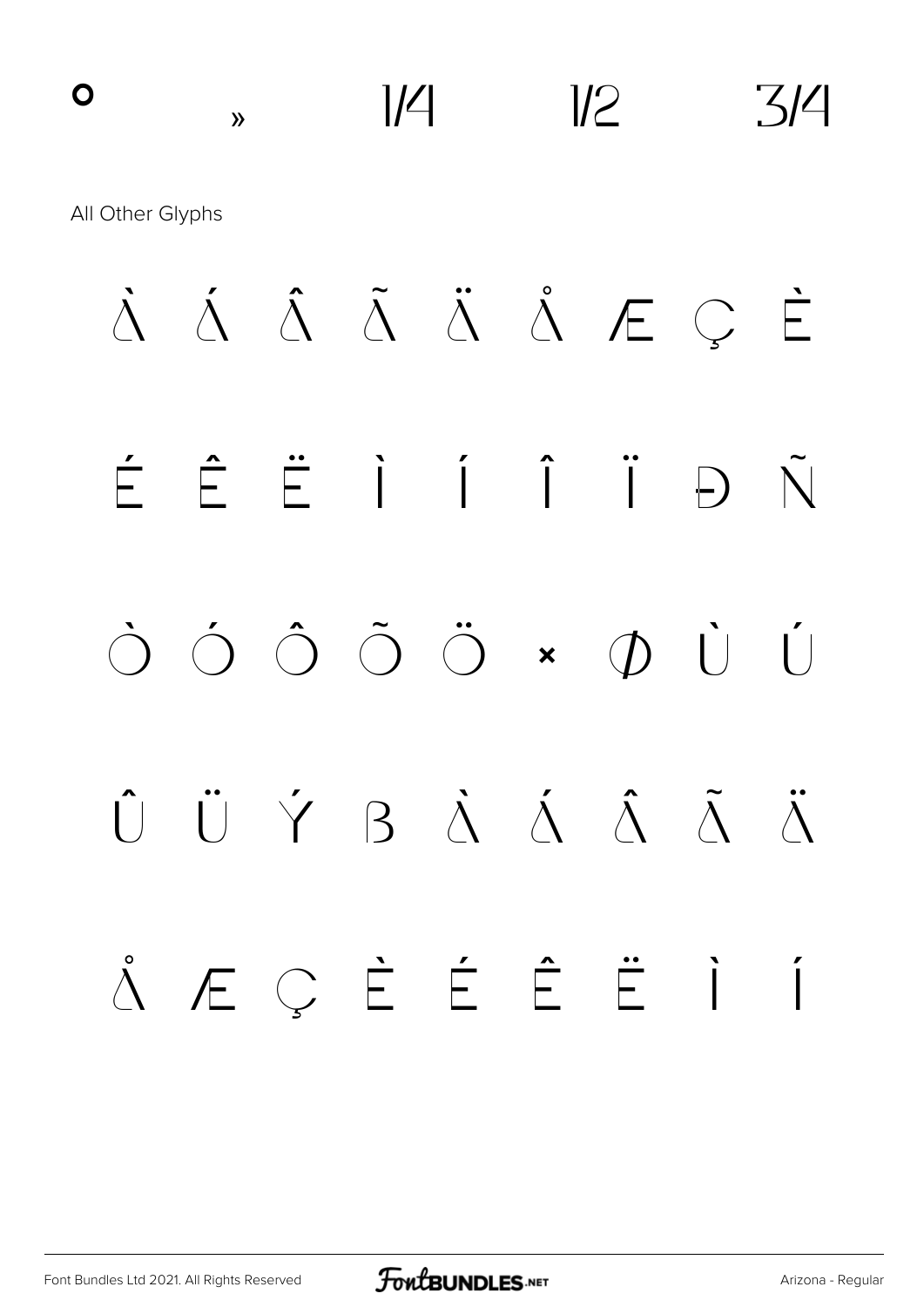